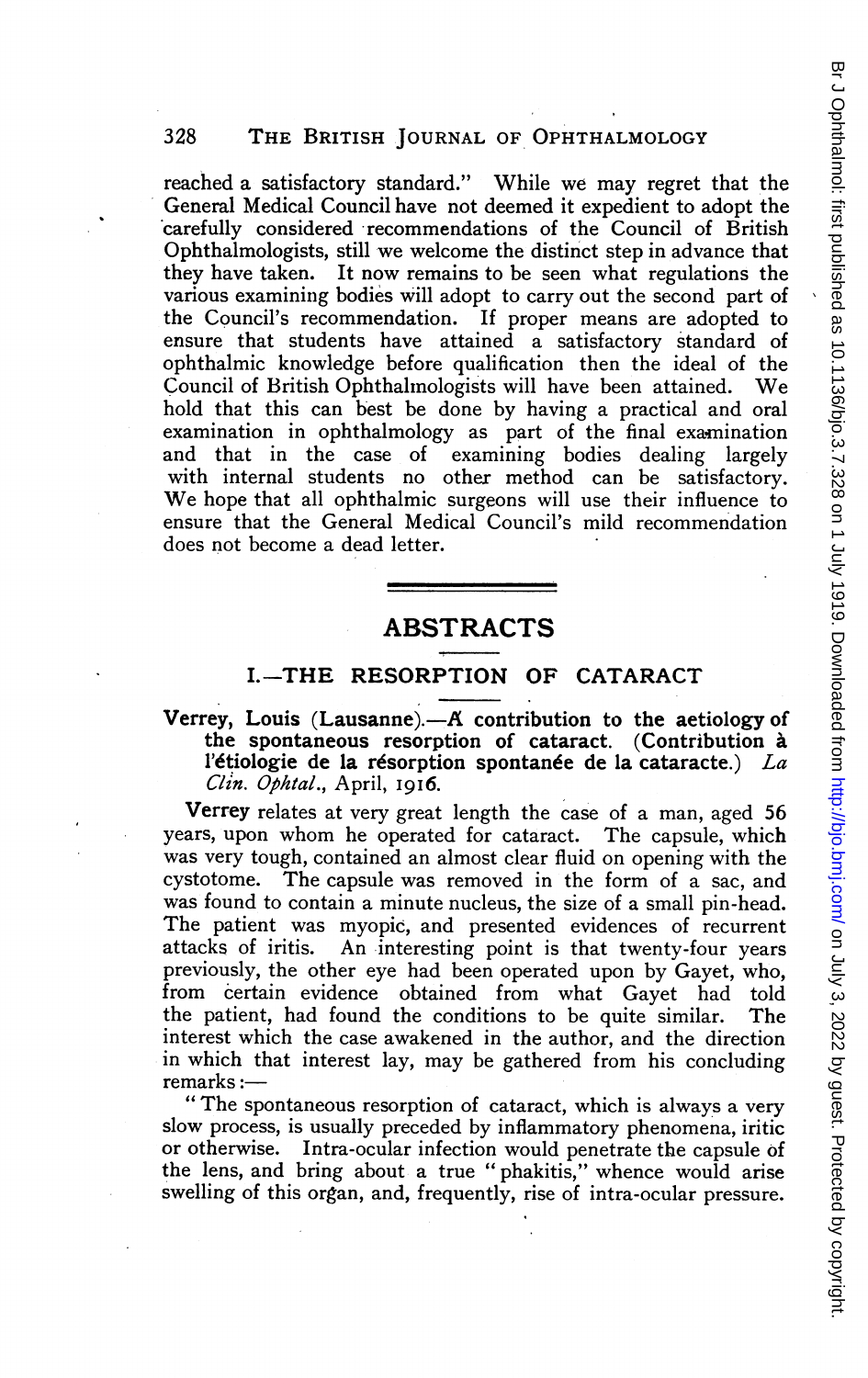Then would come liquefaction of the lens fibres, more or less complete resorption of the nucleus itself, and, finally, in fortunate cases, rupture of the capsule, the retraction of the latter, and formation of a black pupil, with restitution of a larger or smaller percentage of vision, which would not, probably, be more than onesixth of the normal. Will it be possible in the future to draw practical conclusions from all this? Shall we ever be able to obtain the spontaneous cure of cataract by measures which recall, up to a point, those employed by nature in reaching her ends?

ERNEST THOMSON.

# II.-TABETIC OCULAR CRISIS

#### Michael, J. C.—Report of a case of tabetic ocular crisis. /1. Amer. Med. Association, December 23, I9I6.

The author's case was a male, aged 42 years, with typical tabetic symptoms of ten years' duration: double primary optic atrophy; under observation from March to June. In February he began to have attacks of sharp stabbing pains in left eye, coming on at irregular intervals, and lasting several seconds. During these attacks there were momentary flashes of light before the aftected eye, redness of conjunctiva, and lacrimation. characterised by numbness and stifiness of the left side of the face, lasting for several minutes to several hours, accompanied by a burning sensation in the eyeball. Lacrimation and momentary pain and flashes of light were also noticed. Patient left the hospital at the end of June and died at home early in July.

Michael refers to a communication by Spiller in the same journal, March 18, 1916, in which he reviewed three cases previously reported, and cited one of his own. J. B. LAWFORD.

### III.-KERATITIS FROM POSTERIOR INFECTION

#### Fuchs, Ernst (Vienna).--Corneal affections due to infection from behind. (Erkrankung der Hornhaut durch Schadigung von hinten). Arch. f. Ophthal., Vol. XCII, Part 2, 1916.

Fuchs in this paper gives a long and minute account of the microscopical anatomy of eyes in which the cornea has been affected as the result of various pathological processes in the anterior part of the eye, the disease reaching the cornea from behind. The object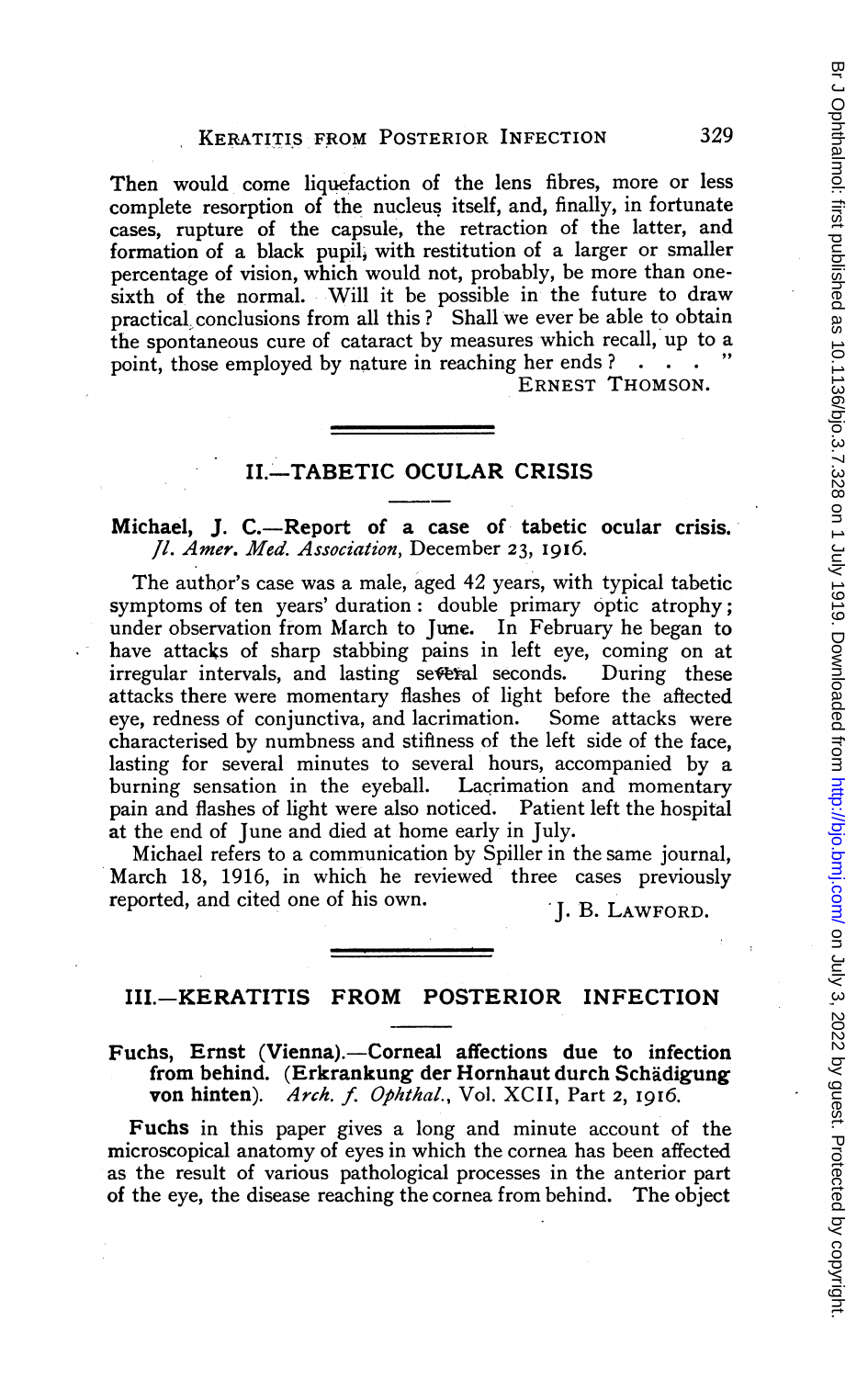#### 330 THE BRITISH JOURNAL OF OPHTHALMOLOGY

of the paper is to attempt a more systematic classification of this type of corneal disease. Fuchs proposes the following scheme:

I. Acute changes.

(a) Diffuse, arranged in order of severity.

1. Ring abscess.

2. Alterations following necrosis of intraocular tumours. (In endophthalmitis, scleral rupture, corneal transplantation.)

3. Diffuse infiltration (experiments with thorium).

- (b) Circumscribed (posterior infiltrate, ulcus internum).
- II. Chronic changes.

(a) Diffuse, arranged in order from behind forwards.

(a) Posterior surface of the cornea.

1. Injury to endothelium.

2. Homogeneous (" glashaiutige ") deposition.

 $(\beta)$  Corneal stroma.

1. Deeper staining reaction of the posterior lamellae.

2. Proliferation of the corneal corpuscles in the posterior lamellae.

3. New vessel formation.

4. Swelling.

5. Hyaline stratification..

 $(y)$  Anterior surface of the cornea.

1. Loosening of fibres under Bowman's membrane.

2. Pannus.

3. Lamellar stratifications. Result: sclerosis of the cornea, changes of the cornea following shrinking of the eyeball.

(b) Circumscribed.

(a) Posterior surface of the cornea.

1. Changes in the endothelium.

2. Stratification of organised exudate.

3. Stratification of homogeneous (glashäutiger) masses.

 $(\beta)$  Corneal stroma.

1. Proliferation of corneal corpuscles.

2. Swelling of the lamellae.

3. New tissue formation from Descemet's membrane. Result: formation of folds on posterior surface of the cornea.

4. Keratitis pustuliformis profunda.

(y) Anterior surface of the cornea.

1. Loosening of fibres under Bowman's membrane.

2. Pannus.

3. Lamellar stratification.

4. Zonular opacity.

This scheme is only to be considered as provisional. About several of the conditions referred to there already exists a considerable amount of literature, such as ulcus internum, to which both Fuchs and Meller have contributed.

Fuchs therefore desires in his present paper to describe minutely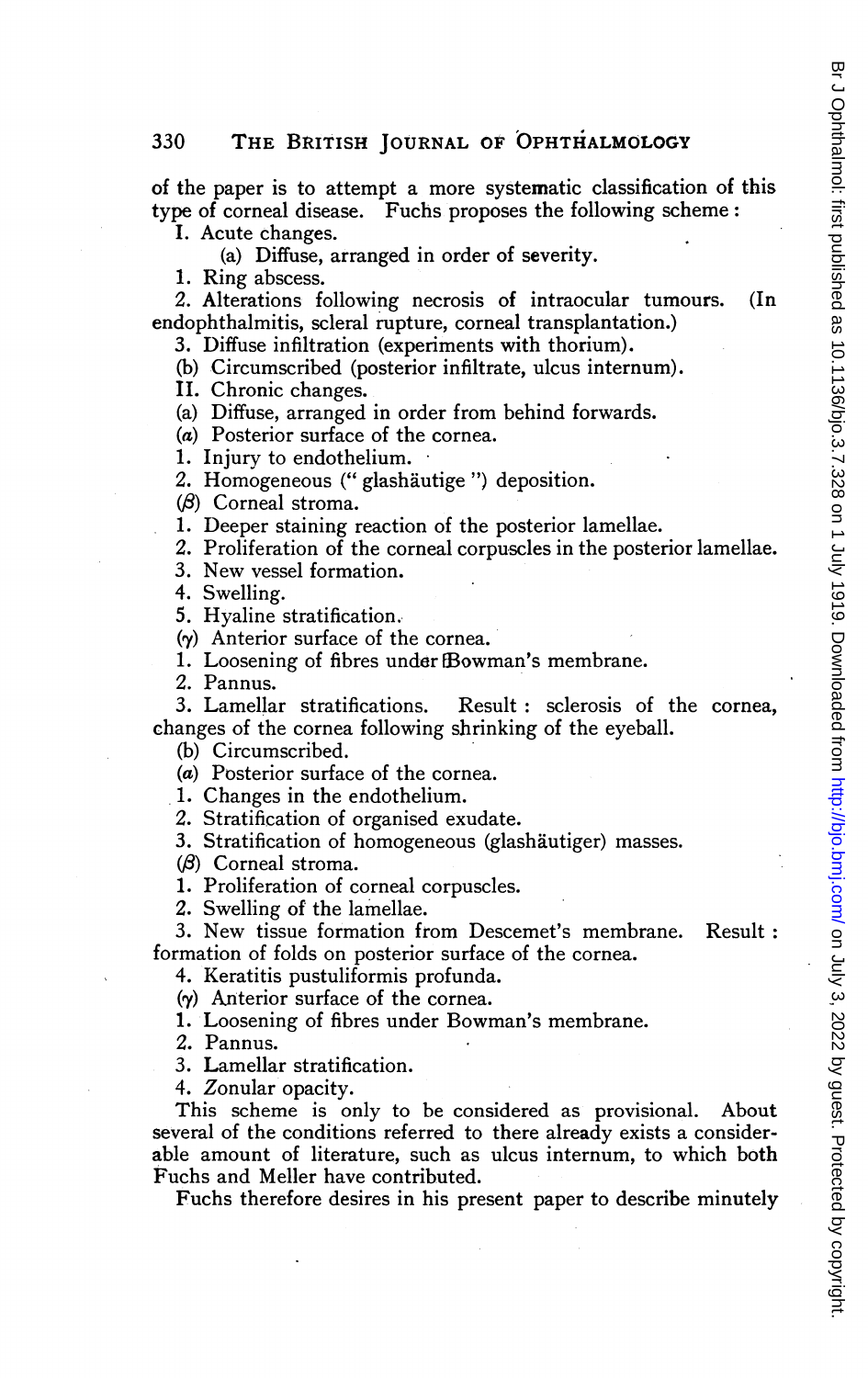#### MISCELLANEOUS 331

some of the affections which have so far not been adequately dealt with in pathological text-books. He begins by formulating some general conditions, the most important being the question of the permeability of the endothelium and Descemet's membrane. The endothelium may be killed, or after infiltration with pus cells raised and removed. The latter frequently occurs in the presence of pus in the anterior chamber. Whether immediate necrosis takes place or not depends on the virulence, that is the presence of active bacteria, in the pus. Descemet's membrane is no less permeable than the endothelium for molecules of material in solution. The degree of permeability depends on the size of the molecule, and is, therefore, higher for crystalloid substances such as atropin than for colloids like toxins. The passage of actual cells in large quantities through the intact membrane occurs. Fuchs instances a case of shrunken globe in which Descemet's membrane was thrown into folds, leaving gaps between it and the corneal parenchyma. In these gaps were numerous mononuclear cells, lymphocytes, and plasma cells which must have come from the inflamed iris. At no point could any defect of the membrane be made out. The cells had remained in the spaces and showed no tendency to infiltrate the corneal lamellae.

The rest of the paper is devoted to the description of various specimens that illustrate the changes he has adopted in the scheme given above. Two excellent plates and numerous text illustrations render the descriptions easy to follow. The great majority of the conditions described are practically confined to old degenerated eyes and are, therefore, of more importance from the point of the pathological anatomist than from that of the clinician.

E. E. H.

# IV.-MISCELLANEOUS (First Notice)

 $(i)$  Vogt.—The human lens shagreen and the shagreen nodules. (Der menschliche Linsenchagrin und die Chagrinkugeln.) Klin. Monatsbl. f. Augenheilk., February-March, 1915, p. 194.

(1) In a previous paper **Vogt** showed that the shagreen surface of the human lens consists of a series of furrows and ridges arranged in the direction of the fibres of the anterior layers of the lens. Both surfaces of the anterior 'capsule are smooth, and the shagreen-like appearance depends mainly upon the lens fibres.

The best instrument for such observations is Zeiss's binocular corneal microscope. In 200 subjects the shagreen was found to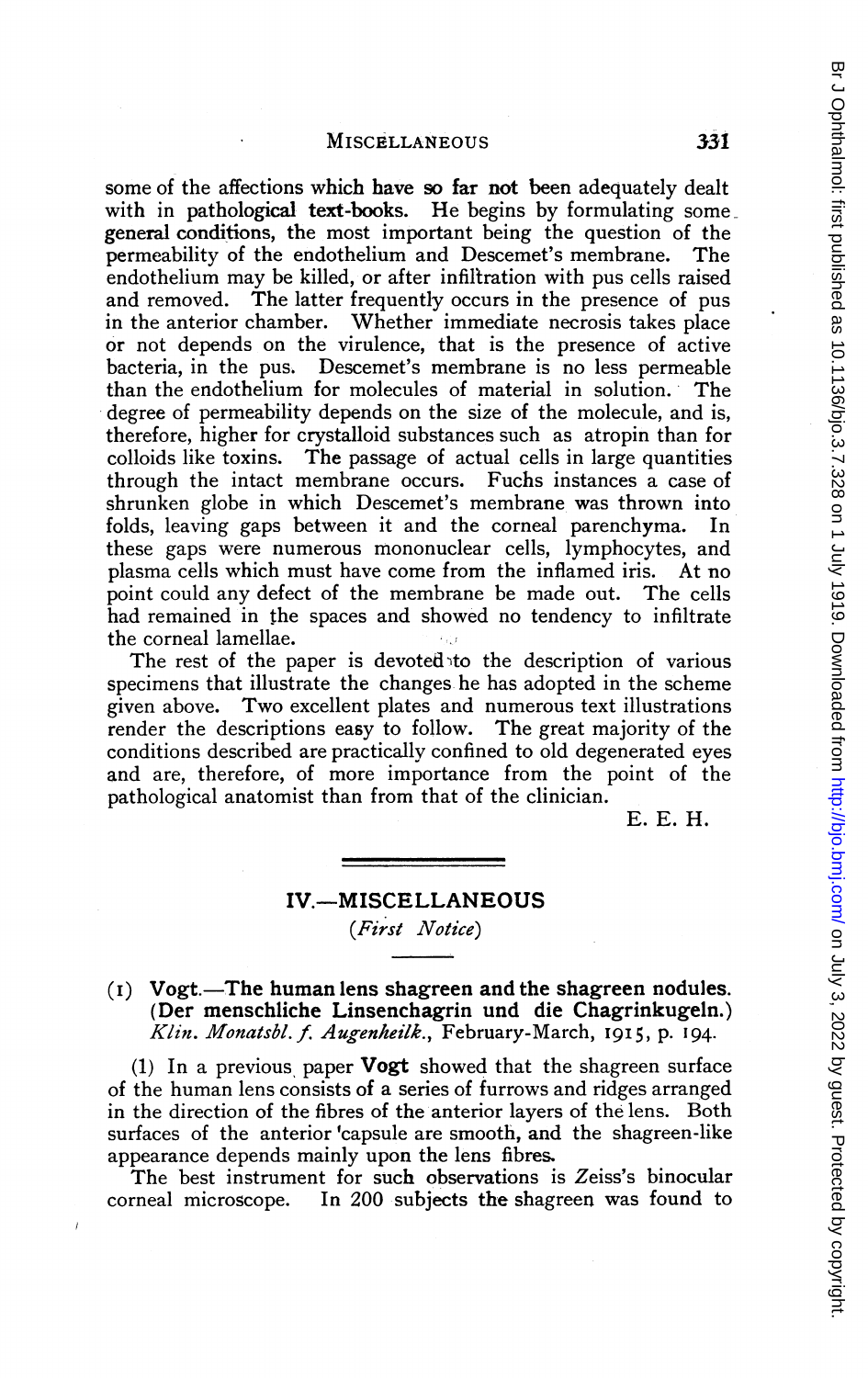vary very much in texture, being least distinct in young children. Pathological changes in the shagreen are rare; in iritis with moderate exudate it remains unaltered. In a case of ring opacity of the lens, due to a blow on the eye, the shagreen was indefinite in 'the area of the ring, but became distinct on the disappearance of the opacity. The shagreen-nodules (Chagrinkugeln) are multiple vacuole-like formations which are seen in adults but not hitherto in children. They are round, 1/15 to 1/30 mm. in diameter, and occur in little groups of 3 to 10, arranged in a zone between the centre and the periphery of the anterior lens surface. They are more common in senile cataract than in the clear lens, and in the former may be irregularly distributed over the whole anterior surface of the lens. A noteworthy feature is the almost constant bilateral character of these changes.

The paper is illustrated by three very interesting and instructive drawings. The contract of the H. M. TRAQUAIR.

# (2) de Schweinitz, G. E. (Philadelphia).-Homonymous crescentic scotomas in association with ethmoiditis and tooth-root<br>abscess. Ophthal. Record, April, 1915. Ophthal. Record, April, 1915.

(2) de Schweinitz describes a right homonymous crescentic central scotoma, with considerable restriction of the peripheral fields, in a man, 45 years of age. These symptoms were ascribed to a subacute posterior ethmoiditis, and abscess cavities at the roots of the incisor and bicuspid teeth. Ten days after extraction of the teeth involved, and with treatment of the ethmoidal lesion, the vision was almost normal, the fields were greatly improved, and scotomata were only detectable with a <sup>1</sup> mm. disc. The symptoms were ascribed to a lesion of the left optic tract, and possibly the crescentic scotomata represented portions of developing or subsiding<br>annular scotomata.

#### **I.'IAMESON EVANS.**

#### (3) Kraupa, Ernest (Prague).—The pathology of Bell's phenomenon.  $Arch. of Obhthal.$  May 1015. Arch. of Ophthal., May,  $I915$ .

(3) Kraupa deals with the pathology of Bell's phenomenon. The well-known movement of the eyeballs upward and outwards on closing, the lids, was first described, by Bell in connection with peripheral facial palsy in 1823, and considered as a physiological act<br>is familiar to us all. A reversal of Bell's phenomenon, *i.e.*, a A reversal of Bell's phenomenon, i.e., a downward movement of the eye when the lids are closed, has been noticed in a certain number of pathological cases. The writer reports a case in which "a normal Bell's phenomenon changed to an inverted one, and after the diseased lids had been restored to a healthy state, reverted to its fomer normal condition." The other published cases of this phenomenon, in connection with disease, br Jon July 1922 by 1919 by Guest Protected by copyrights in 1919. Downloaded from Br July 1919. Downloaded as 10.1136/bjo.bmj.com/ on July 1919. Dom/ Br July 1919. Dom/ Br July 1919. Downloaded and the chect protected by